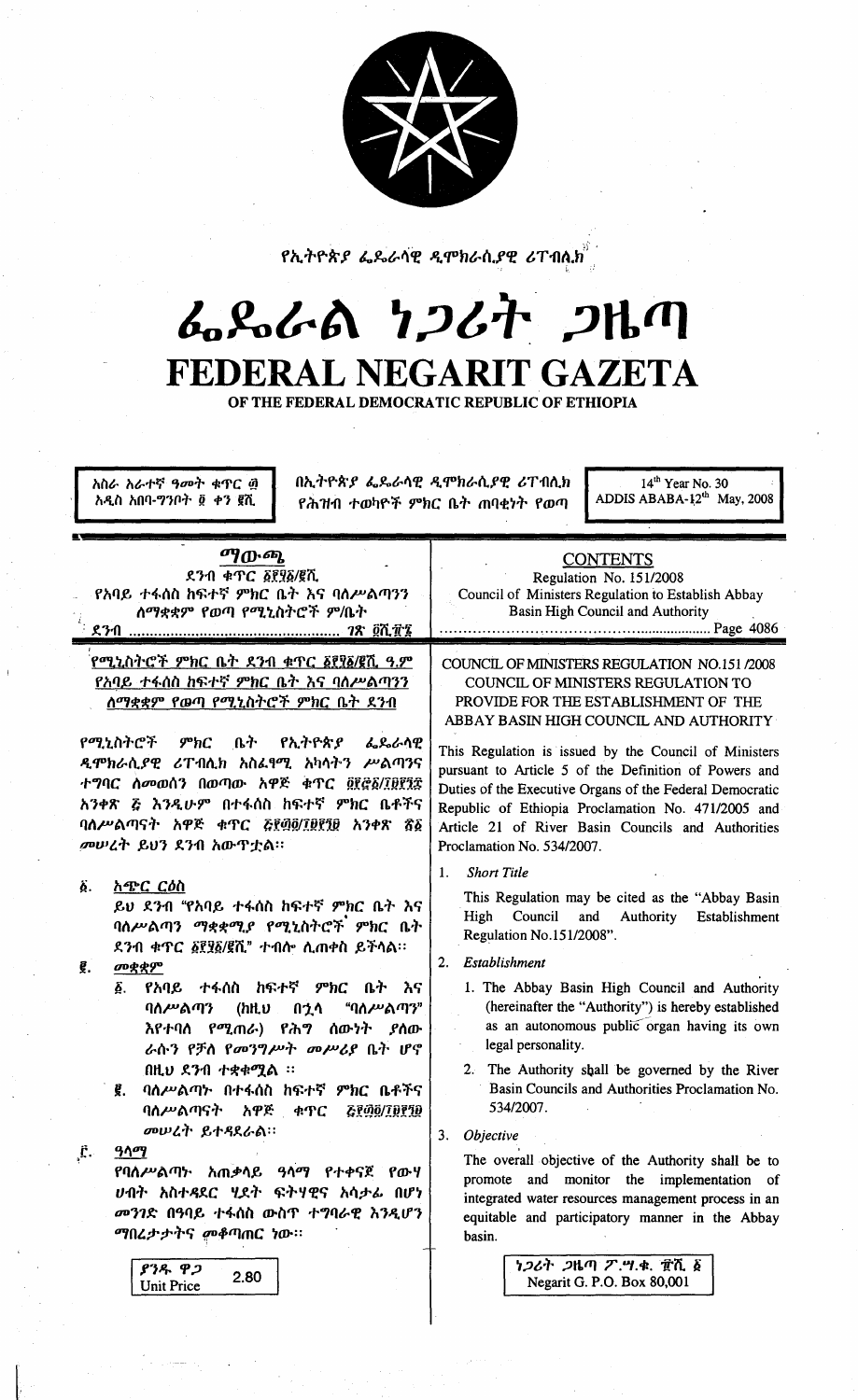## ?ጽ @്.፱፻፮ ፌዶራል ነጋሪት .ጋዜጣ ቁጥር ፴ ግንቦት ፬ ቀን ፪ሺ ዓ.ም.

#### የባለሥልጣት ዋና መሥሪያ ቤት  $\ddot{\mathbf{0}}$ . የባለሥልጣት ዋና መሥሪያ ቤት በባህርዳር ከተማ ይሆናል። እንደአስፌሳጊነቱም በተፋሰሱ ውስጥ በንዑስ ተፋሰስ ደረጃ ቅርንጫፍ ሲኖረው ይችሳል።

የባለሥልጣኑ ከፍተኛ ምክር ቤት አባላት Ĝ.

 $\bar{\mathbf{z}}$ .

- አባላት ፩. <sup>-</sup> የባለስልጣ≻ ከፍተኛ ምክር ቤት በመንግሥት ይሰየማሱ።
- ከፍተኛ  $9^{\circ}$ hC ተጠሪነት ĝ, የባለሥልጣ፦ ለሚኒስትሮች ምክር ቤት ይሀናል።
- የባለሥልጣኑ ሥልጣንና ተግባር *የአባይ ተፋ*ሰስ ባለሥልጣን የሚከተሱ*ት ሥ*ልጣንና ተግባራት ይኖሩታል፡-
	- ፩. የተቀናጀ የውሃ ሀብት አስተዳደርን በተፋሰሱ ምቹ ውስጥ ተግባራዊ ከማድረግ አካ.የ ሁኔታን ስመፍጠር የሚፈዱ የፖሲሲ ሃሣቦችን **ያቀርባል**፣ በማመንጨት ለምክር ቤቱ ሲፌቀድም ተግባራዊነቱን ይከታተሳል፣
	- የውሃ ሀብት ውስጥ የተቀናጀ ፪. ብተፋሰሱ አስተዳደር ሂደትን ስማስፌፀም የሚረዱ ተግባ ራትን ያከናውናል፣ ሁኔታዎችን ያመቻቻል፣
	- የተገናኙ ውስጥ ከውሃ  $2C$ ፫. በተፋሰሱ ፕሮጀክቶች ፣ ተግባሮችና መስተ*ጋ*ብሮች በይዘ ታቸው፣ በጊዜ ሥሴዳቸው፣ በውጤታቸውና በአመራራቸው ከተቀናጀ የውሃ ሀብት አስተ ዳደር ሂደቶች ጋር የተጣጣሙ መሆናቸውን ያረ*ጋግ*ጣል፣
	- <u>የተፋሰስ *ዕቅድ በማ*ዘ*ጋ*ጀት ስተፋሰሱ ከፍተኛ</u>  $\ddot{\mathbf{0}}$ . ምክር ቤት ያቀርባል፣ ሲፀድቅም ተግባራዊ **ነቱን ይከታተሳል፣**
	- ሯ. ስክልሎች በሕግ የተሰጠ ሥልጣን እንደተጠበቀ ሆኖ በተፋሰሱ ውስጥ በውሃ ስመጠቀምና ውሃ ነክ ሥራዎች ስመሥራት የሚያስችል ፌቃድ በተፋሰስ ከፍተኛ ምክር ቤቶችና ባለሥልጣናት GL@@\THEID አዋጅ ቁጥር አንቀጽ ፲፩ መሠረት ይሰጣል ፣ በፌቃዱ የተመሰከቱ ሁኔታዎች መከበራቸውን ያረጋግጣል፣
	- ፯. በተፋሰሱ የሚገኘውን የውሃ ሀብት በተገቢው ሁኔታ ሰማቀድ፣ ሰማስተዳደርና ሰማንቀሳቀስ መረጃዎችን የሚጠቅሙ **ይሰበስባል**፣ ያጠናቅራል፣ ይተነትናል ፣ ያሠራጫል፣
	- ፯ የተፋሰሱን ውሃ ሀብት ስትራቴጂክ ዕቅድና ተግባራትን ስመምራትና አስተዳደር የውሃ ስመደገፍ እንዲያስችል የተፋሰስ **ም**ዴል ያዘ*ጋ*ጃል፣ ይጠቀማል፣
	- ፰. የውሃ *ም*ደባንና አጠቃቀምን ስስሚ*መ*ስከቱ ስፍተኛ አሰመግባባቶች አፌታት ለተፋሰሱ ምክር ቤትና ሰውሃ ሀብት ሚኒስቴር የምክርና የቴክኒክ ድጋፍ ይሰጣል፣
	- ፱. አማባብ ባላቸው አካላት መካከል ውጤ*ታማ* የግንኙነት መድረክ በመፍጠር ቀጣይነት ባሰው ሁኔታ እንዲካሄድ ያደርጋል፣

#### 4. Head Office

The Authority shall have its Head Office in Bahirdar and may have sub-basin branch offices in the basin as may be necessary.

#### Members of the High Council 5.

- 1. The members of the High Council shall be designated by the Government.
- The High Council shall be accountable to the  $2.$ Council of Ministers.
- Powers and Duties of the Authority 6.

The Authority shall have the following powers and duties:-

- 1. Initiate and submit to the Basin High Council policy measures needed to create a conducive environment for the the implementation of an integrated water resource management process within the basin: and follow  $\mathbf{u}\mathbf{p}$ the implementation of the policy upon approval;
- Undertake activities necessary for, and facilitate,  $2.$ the implementation of integrated water resources management in the basin;
- Ensure that projects, activities and interventions  $3<sub>1</sub>$ related to water in the basin are, in their content, schedule, impacts and management are in line with the integrated water resources management process;
- $4.$ Prepare, and submit to the Basin High Council, the basin's plan and monitor its implementation upon approval;
- Without prejudice to the power given to Regional  $5.$ States by law, issue permits applicable to the basin's water use and water works in accordance with Article 15 of the River Basin Councils and Authorities Proclamation No. 534/2007 and ensure that the terms of the permits are complied with;
- 6. Collect, compile, analyze and disseminate information for proper planning, administration and steering of water resources in the basin;
- $7.$ Develop and use a river basin model in order to guide and support its basin water resources strategic planning and water administration functions;
- 8. Give advice and technical support to the Basin High Council and the Ministry of Water Resources on dispute resolution in relation to the allocation and use of water resources of the basin;
- 9. Set up a forum for effective networking among stakeholders;